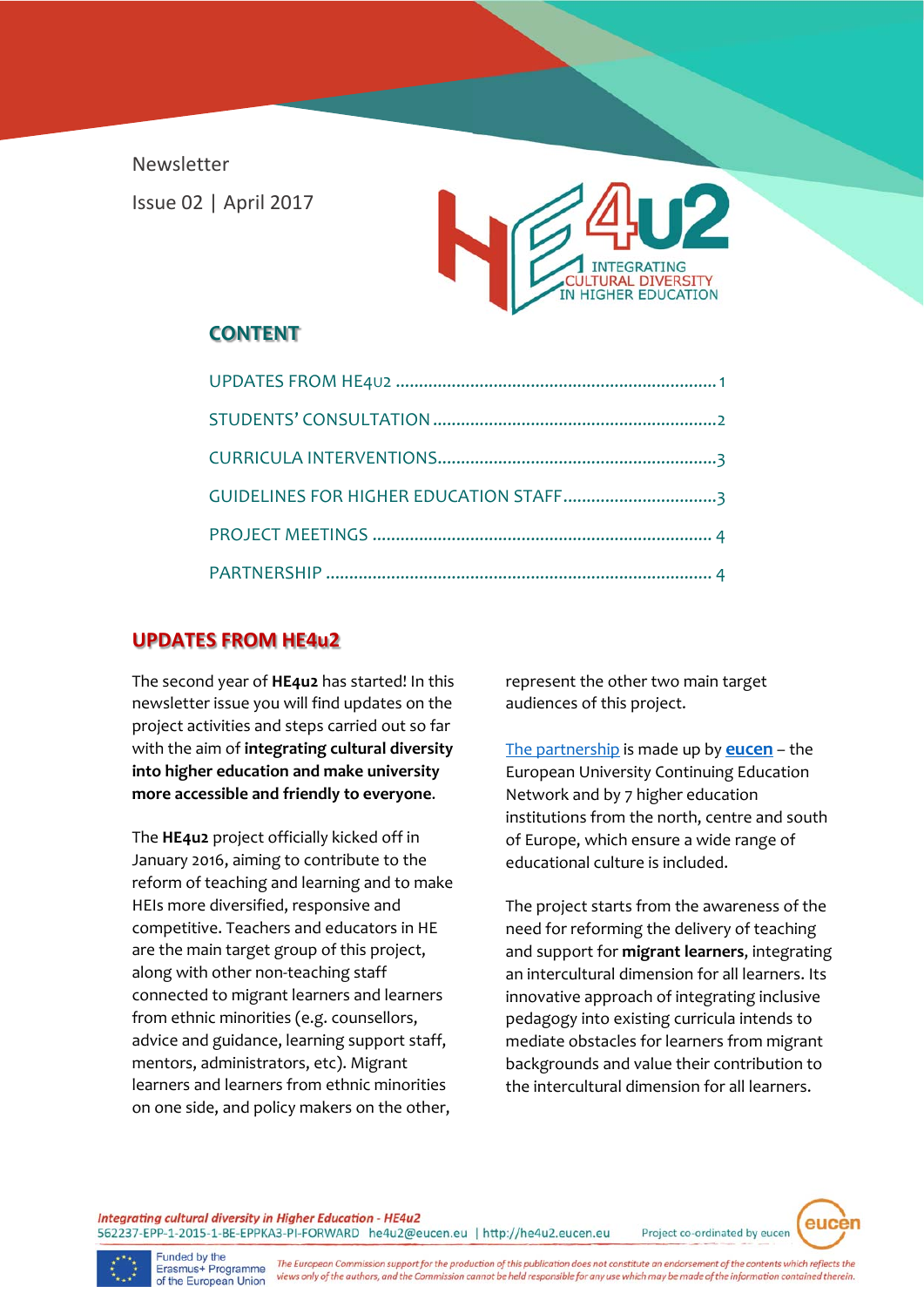

## **STUDENTS' CONSULTATION**

After the first project phase, consisting in the transversal analysis of 77 pieces of literature and 37 interesting practices, the partners engaged with current migrant and ethnic minority learners in the partner institutions through a consultation aimed to identify the most significant features when designing a programme of intercultural support and enrichment of the curriculum.

Each European partner circulated an online questionnaire that principally sought to gather experiences from current migrant students as well as other students from ethnic minority backgrounds. A mixed‐methods research approach was adopted meaning both quantitative and qualitative questions were posed. A total of 323 students were consulted.

Overall, there are several themes that emerge across each country's experience as follows:

- Within each survey, students share positive experiences of inclusivity. Two dominant sub-themes were highlighted: the first relates to support services amidst universities specifically designed to cater for the needs of diverse students; the second relates to the individual actions of many of the educators' student's encounter.
- Equally many examples of exclusionary institutional and teaching practices are provided. The majority finding across

surveys is that the materials students encounter on their courses do not reflect their cultural identity and experience. Frequently students refer to an absence of international examples in finance, politics and literature and an absence of a global analysis.

- Each survey also uncovered examples where student experience negative attitudes and racist language whilst attending universities
- Common suggestions for change also emerge. The most notable one is perhaps the **creation of social spaces for intercultural engagement**.

For a detailed account of the consultation results, you are invited to contact the project coordinators.

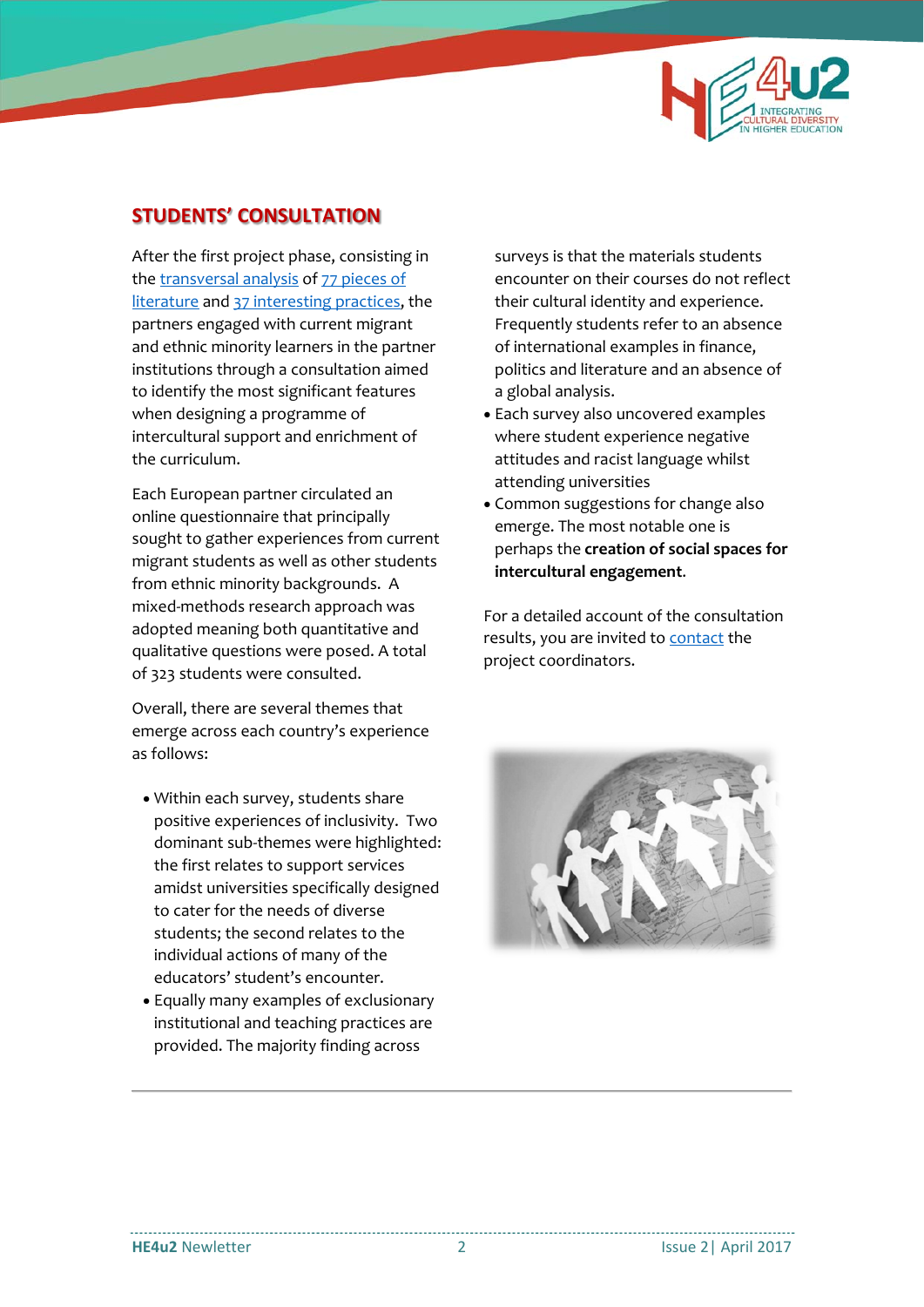

## **CURRICULA INTERVENTIONS**

In the following project phase, each partner set up institutional working groups consisting of teaching, administrative, guidance staff and learner representatives, to work on the design, testing and production of pedagogical interventions. Partners were also encouraged to invite external representatives to enrich working groups. This helped ensuring that the perspective of all main actors concerned was taken into account, enriching the dialogue and exchanges. Each working group identified 3 curricula to work on, at different levels – certificate, short courses, undergraduate courses such as degree programs or post‐graduate courses such as masters' programs.

On the base of the results of the consultation and of the transversal analysis of representative literature and practices,

the partners have then designed and tested innovative pedagogical interventions on the selected curricula with the view of improving the teaching strategies and methods in an intercultural perspective. The designed interventions afterwards have been tested in the classrooms.

For a full account of the different pedagogical interventions designed and tested by the partners on the curricula selected, we invite you to contact us.

Do you have any news that could be of interest for the **HE4u2** community?

Please send the posts to the project and we will upload the information in the website! Contact us **at he4u2@eucen.eu**

## **GUIDELINES FOR HIGHER EDUCATION STAFF**

The **HE4u2 Guidelines for creating intercultural learning environments** are addressed to staff within higher education institutions and represent one of the major project products. The Guidelines have been produced as the result of the lessons learned through the desk research, the students' consultation and the testing of the pedagogical interventions on the curricula. They are addressed to all staff working in universities and other Higher Education Institutions (HEIs) ‐ both Academic and non‐Academic. The guidelines are meant to be accessible and

useful to people working in a range of roles and from a range of perspectives. For this reason, some of the sections refer to activities in the classroom/lecture space and are therefore less relevant to administrative and other support staff. Other sections are more relevant to those with responsibility for university communications policies, for organising the physical environment or for coordinating social and cultural events.

The Guidelines will be soon available on the project website in EN, FR, DE. We invite you to check it out in the coming weeks!